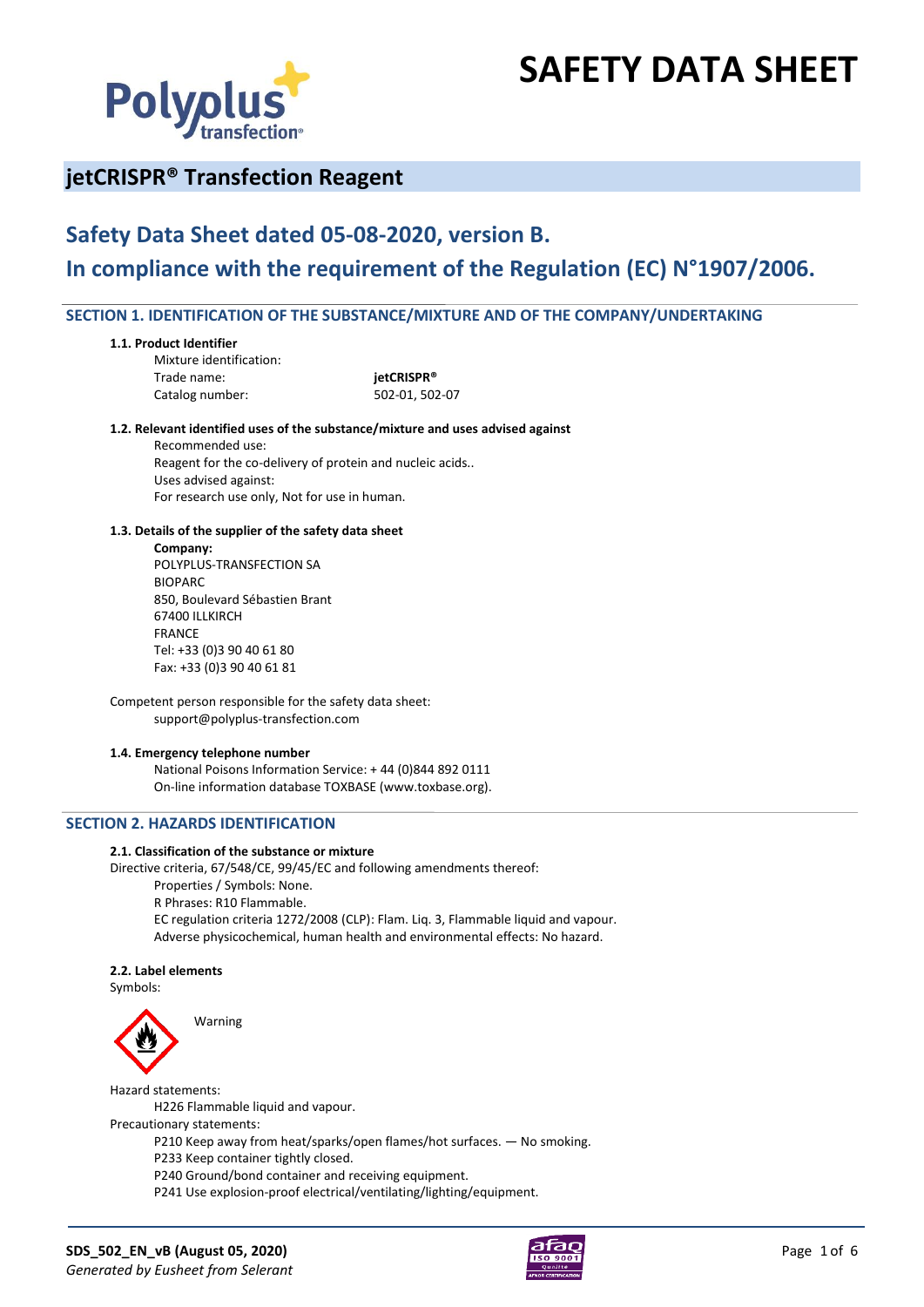P242 Use only non-sparking tools. P243 Take precautionary measures against static discharge. P280 Wear protective gloves/protective clothing/eye protection/face protection. P303+P361+P353 IF ON SKIN (or hair): Remove/Take off immediately all contaminated clothing. Rinse skin with water/shower. P370+P378 In case of fire: Use  $CO<sub>2</sub>$  or dry chemical fire extinguisher to extinguish. P403+P235 Store in a well-ventilated place. Keep cool. P501 Dispose of contents/container in accordance with applicable regulations. Special Provisions:

None.

#### **2.3. Other hazards**

vPvB Substances: None - PBT Substances: None.

Other Hazards:

No other hazards.

#### **SECTION 3. COMPOSITION/INFORMATION ON INGREDIENTS**

#### **3.1. Substances**

Not Relevant.

#### **3.2. Mixtures**

Hazardous components within the meaning of EEC directive 67/548 and CLP regulation and related classification: 7-10 % ethanol; ethyl alcohol Index number: 603-002-00-5, CAS: 64-17-5, EC: 200-578-6  $F: R11$ Flam. Liq. 2 H225

#### **SECTION 4. FIRST AID MEASURES**

#### **4.1. Description of first aid measures**

#### In case of skin contact:

Wash with plenty of water and soap.

In case of eyes contact:

In case of contact with eyes, rinse immediately with plenty of water and seek medical advice.

In case of Ingestion:

Do not under any circumstances induce vomiting. OBTAIN A MEDICAL EXAMINATION IMMEDIATELY.

In case of Inhalation:

Remove casualty to fresh air and keep warm and at rest.

**4.2. Most important symptoms and effects, both acute and delayed**

None.

**4.3. Indication of any immediate medical attention and special treatment needed**

Treatment: None.

#### **SECTION 5. FIRE-FIGHTING MEASURES**

#### **5.1. Extinguishing media**

Suitable extinguishing media:

Water, water spray with additive, multipurpose dry chemicals, CO<sub>2</sub>, foams.

Extinguishing media which must not be used for safety reasons:

None in particular.

#### **5.2. Special hazards arising from the substance or mixture**

Do not inhale explosion and combustion gases.

Combustion produces volatile vapours heavier than air (risk of spreading along the ground and distant ignition: backfire).

#### **5.3. Advice for fire-fighters**

Use suitable breathing apparatus.

Collect contaminated fire extinguishing water separately. This must not be discharged into drains.

Move undamaged containers from immediate hazard area if it can be done safely.

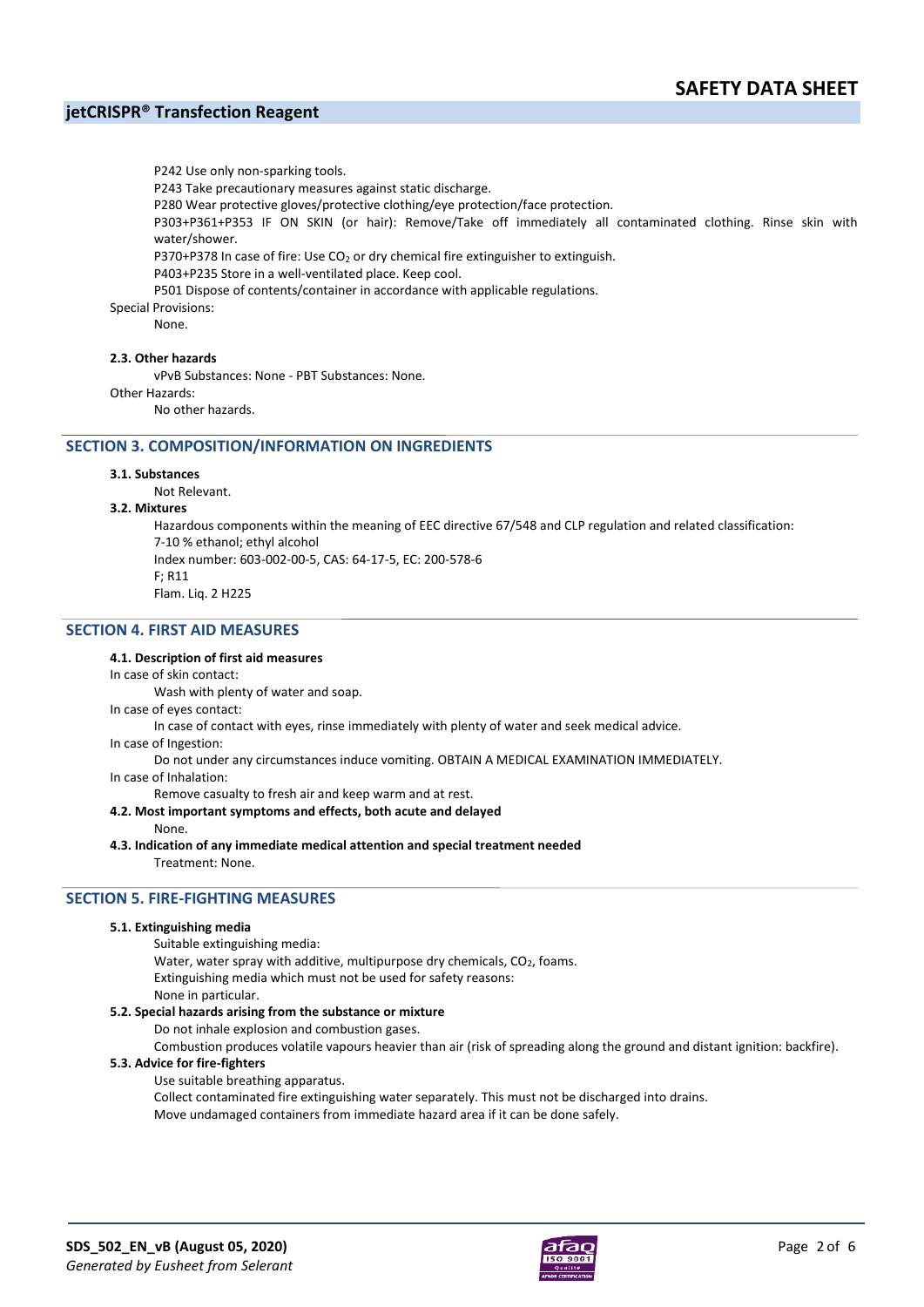#### **SECTION 6. ACCIDENTAL RELEASE MEASURES**

#### **6.1. Personal precautions, protective equipment and emergency procedures**

Wear personal protection equipment.

Remove all sources of ignition.

Remove persons to safety.

See protective measures under point 7 and 8.

#### **6.2. Environmental precautions**

Do not allow to enter into soil/subsoil. Do not allow to enter into surface water or drains.

Retain contaminated washing water and dispose it.

In case of entry into waterways, soil or drains, inform the responsible authorities.

## Suitable material for taking up: absorbing material, sand.

**6.3. Methods and material for containment and cleaning up**

Wash with plenty of water.

**6.4. Reference to other sections**

See also section 8 and 13.

# **SECTION 7. HANDLING AND STORAGE**

#### **7.1. Precautions for safe handling**

Avoid contact with skin and eyes, inhaltion of vapours and mists. Don't use empty container before they have been cleaned. Before making transfer operations, assure that there aren't any incompatible material residuals in the containers. Contamined clothing should be changed before entering eating areas. Do not eat or drink while working. See also section 8 for recomened protective equipment. **7.2. Conditions for safe storage, including any incompatibilities** Storage conditions: indicated on the packaging and on the product. Always keep the containers tightly closed. Keep away from unguarded flame, sparks, and heat sources. Avoid direct exposure to sunlight. Keep away from food, drink and feed.

Incompatible materials:

None in particular.

Instructions as regards storage premises:

Cool and adequately ventilated.

**7.3. Specific end use(s)**

None in particular.

#### **SECTION 8. EXPOSURE CONTROLS/PERSONAL PROTECTION**

#### **8.1. Control parameters**

ethanol; ethyl alcohol - CAS: 64-17-5

OEL Type: AT - LTE: 1900 mg/m3, 1000 ppm - STE: 3800 mg/m3, 2000 ppm OEL Type: BE - LTE: 1907 mg/m3, 1000 ppm

OEL Type: DK - LTE: 1900 mg/m3, 1000 ppm - STE: 3800 mg/m3, 2000 ppm

OEL Type: FR - LTE: 1900 mg/m3, 1000 ppm - STE: 9500 mg/m3, 5000 ppm

OEL Type: DE - LTE: 960 mg/m3, 500 ppm - STE: 1920 mg/m3, 1000 ppm

OEL Type: HU - LTE: 1900 mg/m3

OEL Type: PL - LTE: 1900 mg/m3

OEL Type: ES - LTE: 1910 mg/m3, 1000 ppm

OEL Type: SE - LTE: 1000 mg/m3, 500 ppm - STE: 1900 mg/m3, 1000 ppm

OEL Type: GB - LTE: 1920 mg/m3, 1000 ppm

# **8.2. Exposure controls**

Eye protection:

Not needed for normal use. Anyway, operate according good working practices. Protection for skin:

No special precaution must be adopted for normal use.

Protection for hands:

Not needed for normal use.

Respiratory protection:

Not needed for normal use.

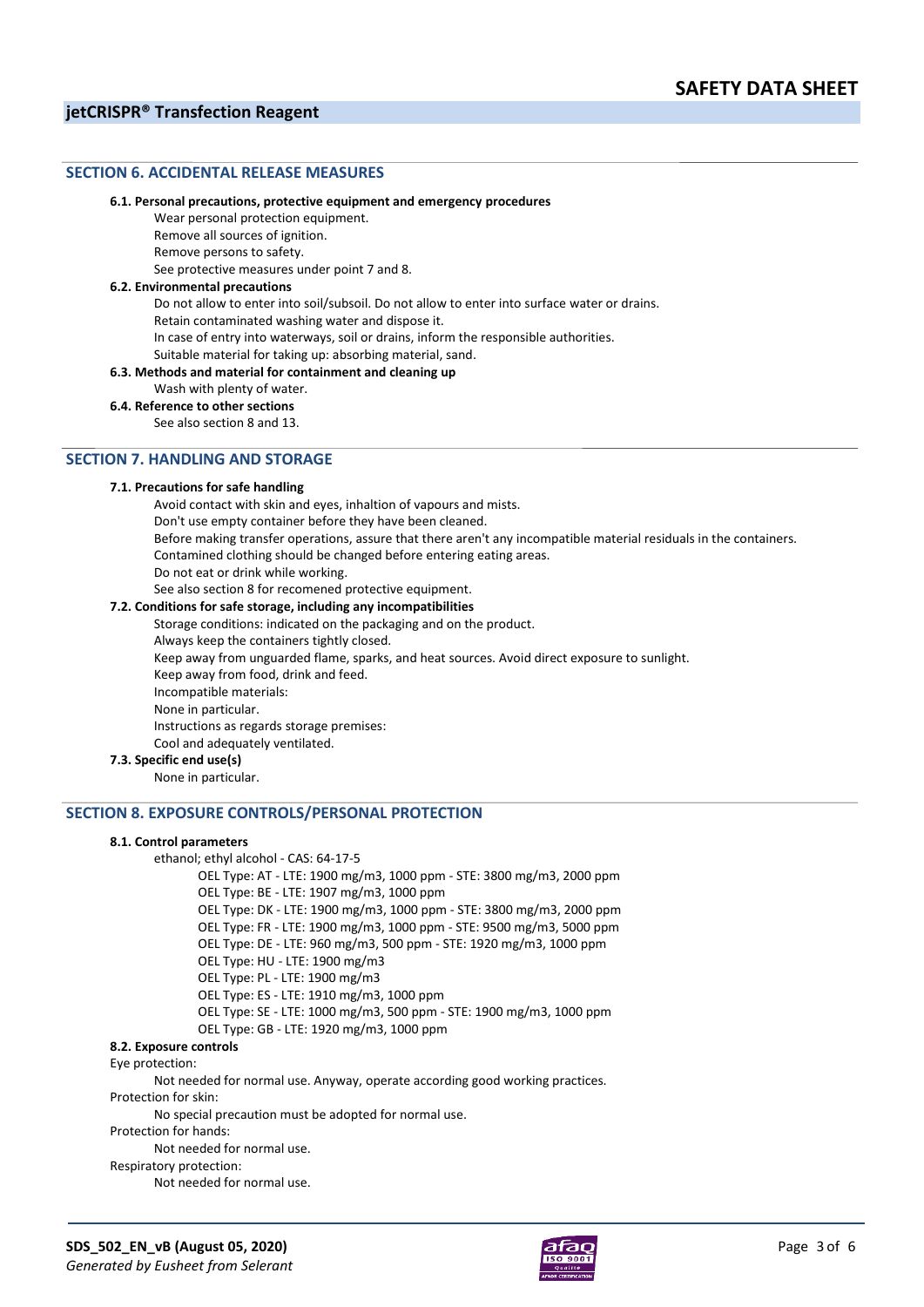Thermal Hazards: None. Environmental exposure controls: None.

#### **SECTION 9. PHYSICAL AND CHEMICAL PROPERTIES**

Unless otherwise indicated, tests have been carried out at 20°C and at normal atmospheric pressure (760 mm Hg - 1 atm). **9.1. Information on basic physical and chemical properties**

| Appearance and colour:                             | Liquid  |
|----------------------------------------------------|---------|
| Odour:                                             | N.A.    |
| Odour threshold:                                   | N.A.    |
| pH:                                                | N.A.    |
| Melting point / freezing point:                    | N.A.    |
| Initial boiling point and boiling range:           | N.A.    |
| Solid/gas flammability:                            | N.A.    |
| Upper/lower flammability or explosive limits: N.A. |         |
| Vapour density:                                    | N.A.    |
| Flash point:                                       | 49°C    |
| Evaporation rate:                                  | N.A.    |
| Vapour pressure:                                   | N.A.    |
| Relative density:                                  | N.A.    |
| Solubility in water:                               | Soluble |
| Lipid solubility:                                  | N.A.    |
| Partition coefficient (n-octanol/water): N.A.      |         |
| Auto-ignition temperature:                         | N.A.    |
| Decomposition temperature:                         | N.A.    |
| Viscosity:                                         | N.A.    |
| Explosive properties:                              | N.A.    |
| Oxidizing properties:                              | N.A.    |
| 9.2. Other information                             |         |
| Miscibility:                                       | N.A.    |
| Fat Solubility:                                    | N.A.    |
| Conductivity:                                      | N.A.    |
| Substance Groups relevant properties: N.A.         |         |
|                                                    |         |

#### **SECTION 10. STABILITY AND REACTIVITY**

#### **10.1. Reactivity**

Stable under normal conditions.

#### **10.2. Chemical stability**

Stable under normal conditions.

#### **10.3. Possibility of hazardous reactions**

It may generate flammable gases on contact with elementary metals (alkalis and alkaline earth), nitrides, and powerful reducing agents.

It may catch fire on contact with oxidising mineral acids, elementary metals (alkalis and alkaline earth), nitrides, organic peroxides and hydroperoxides, oxidising agents, and reducing agents.

#### **10.4. Conditions to avoid**

Keep away from heat/sparks/open flames/hot surfaces.

#### **10.5. Incompatible materials**

Avoid contact with combustible materials. The product could catch fire.

**10.6. Hazardous decomposition products**

None.

# **SECTION 11. TOXICOLOGICAL INFORMATION**

#### **11.1. Information on toxicological effects**

There is no toxicological data available on the mixture. Consider the individual concentration of each component to assess toxicological effects resulting from exposure to the mixture.

Since the mixture has not been generally tested to establish its effects on health, the information

pertaining to substances set out in section 3 is provided below.

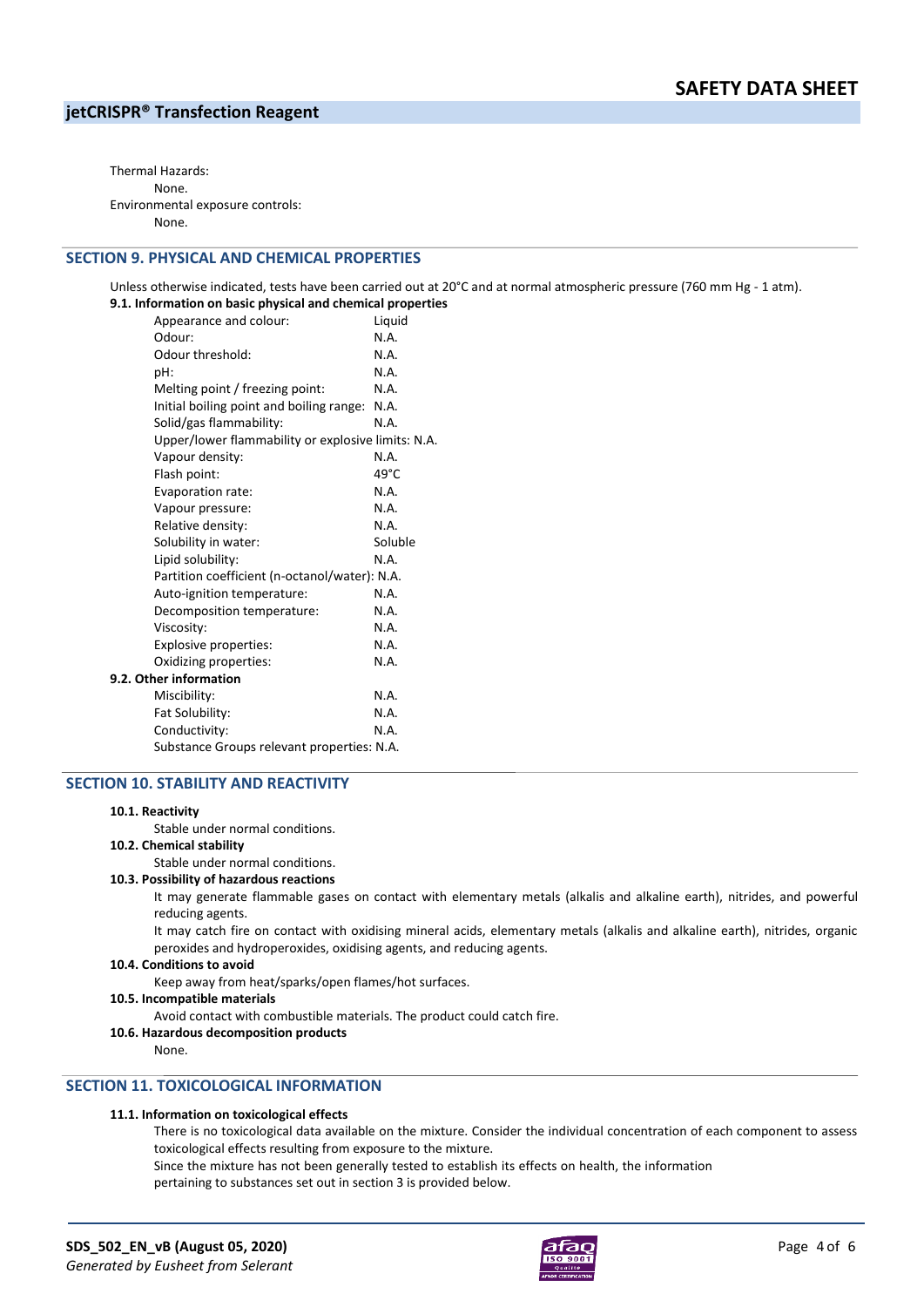ethanol; ethyl alcohol - CAS: 64-17-5 Test: LD50 - Route: Oral - Species: Rat 7060 mg/kg Test: LD50 - Route: Oral - Species: Rabbit 6300 mg/kg Test: LC50 - Route: Inhalation - Species: Rat 20000 Ppm - Notes: 1h

# **SECTION 12. ECOLOGICAL INFORMATION**

#### **12.1. Toxicity**

Adopt good working practices, so that the product is not released into the environment. Since no ecotoxicological data about the mixture is available, the concentration of each substance must be considered to assess the ecotoxicological effects resulting from exposure to the mixture. ethanol; ethyl alcohol - CAS: 64-17-5 Test: LC50 Fish - Duration h: 48 - mg/l: 8.14 Test: EC50 BACTERIA - Duration h: 30 min - mg/l: 34634 Test: EC50 BACTERIA - Duration h: 5 min - mg/l: 35470 Test: EC50 Daphnia - Duration h: 48 - mg/l: 9268 Test: EC50 Daphnia - Duration h: 24 - mg/l: 10800 **12.2. Persistence and degradability** None. **12.3. Bioaccumulative potential** N.A. **12.4. Mobility in soil** N.A. **12.5. Results of PBT and vPvB assessment** vPvB Substances: None - PBT Substances: None **12.6. Other adverse effects** None.

# **SECTION 13. DISPOSAL CONSIDERATIONS**

#### **13.1. Waste treatment methods**

Recover if possible. In so doing, comply with the local and national regulations currently in force.

## **SECTION 14. TRANSPORT INFORMATION**

| 14.1. UN number                    |                                                                                |
|------------------------------------|--------------------------------------------------------------------------------|
| ADR-UN number:                     | 1170                                                                           |
| IATA-Un number:                    | 1170                                                                           |
| IMDG-Un number:                    | 1170                                                                           |
| 14.2. UN proper shipping name      |                                                                                |
| ADR-Shipping Name:                 | ETHANOL IN SOLUTION                                                            |
| IATA-Technical name:               | ETHANOL IN SOLUTION                                                            |
| IMDG-Technical name:               | ETHANOL IN SOLUTION                                                            |
| 14.3. Transport hazard class(es)   |                                                                                |
| ADR-Label:                         | 3                                                                              |
| IATA-Label:                        | 3                                                                              |
| IMDG-Label:                        | 3                                                                              |
| 14.4. Packing Group                |                                                                                |
| ADR-Packing Group:                 | Ш                                                                              |
| IATA-Packing group:                | Ш                                                                              |
| IMDG-Packing group:                | Ш                                                                              |
| 14.5. Environmental hazards        |                                                                                |
| Marine pollutant:                  | No                                                                             |
| 14.6. Special Precautions for User |                                                                                |
| IMDG-Technical name:               | ETHANOL IN SOLUTION                                                            |
|                                    | 14.7. Transport in bulk according to Annex II of MARPOL 73/78 and the IBC Code |
| No.                                |                                                                                |